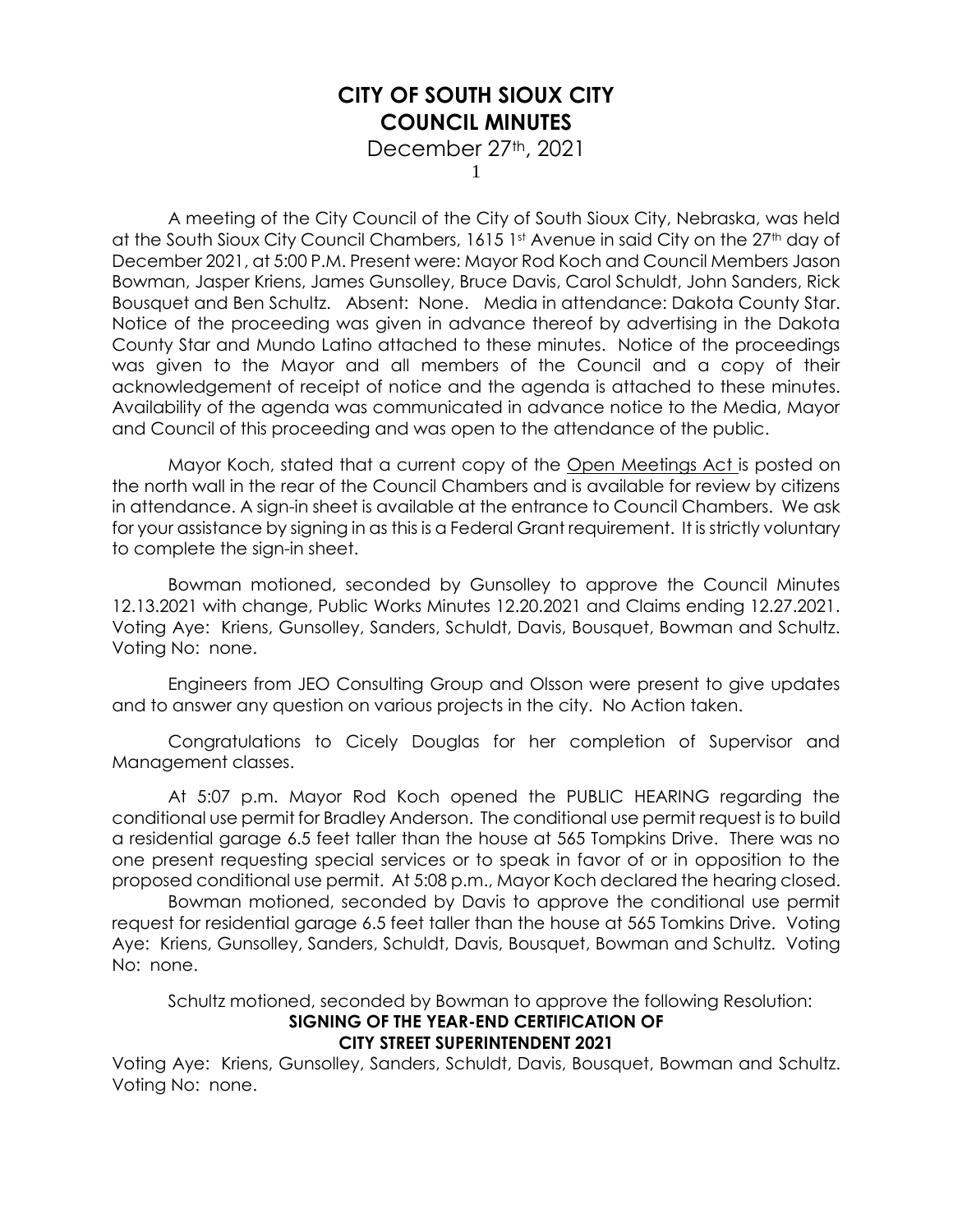December 27<sup>th</sup>, 2021

2

Schultz motioned, seconded by Gunsolley to approve the following Resolution:

#### **RESOLUTION 2021-175**

## **RESOLUTION AUTHORIZING PAYMENT FOR ENGINEERING SERVICES FOR THE WATER STORAGE; PROJECT NO. 017-07810**

OLSSON ASSOCIATES ----------- \$1,893.64 *(Invoice #406219*)

Voting Aye: Kriens, Gunsolley, Sanders, Schuldt, Davis, Bousquet, Bowman and Schultz. Voting No: none.

Gunsolley motioned, seconded by Schuldt to approve the following Resolution:

#### **RESOLUTION 2021-176**

### **RESOLUTION ACKNOWLEDGING AND APPROVING PAYMENT FOR PROFESSIONAL SERVICES FOR THE CDA SIOUXLAND DRIVE EXETNSION; PROJECT NO. 020-21840**

OLSSON ASSOCIATES ---------- \$577.33 *(Invoice # 406352))*

Voting Aye: Kriens, Gunsolley, Sanders, Schuldt, Davis, Bousquet, Bowman and Schultz. Voting No: none.

Kriens motioned, seconded by Schultz to approve the following Resolution:

#### **RESOLUTION 2021-177**

### **RESOLUTION AUTHORIZING PAYMENT FOR PROFESSIONAL SERVICES FOR SIGNAL SYSTEM - TRAFFIC STUDY; PROJECT NO. R201893.00**

JEO CONSULTING GROUP, INC. -------- \$2,868.75 *(Invoice #128195*)

Voting Aye: Kriens, Gunsolley, Sanders, Schuldt, Davis, Bousquet, Bowman and Schultz. Voting No: none.

Sanders motioned, seconded by Kriens to approve the following Resolution:

### **RESOLUTION 2021-178 RESOLUTION AUTHORIZING FOR PAYMENT APPLICATION NO. 7 FOR CONSTRUCTION SERVICES FOR THE WASTEWATER TREATMENT FACILITY IMPROVEMENTS**

JOHN T JONES CONSTRCUTION CO. -- \$1,914,591.62 (*Contractor's Application for Payment No. 7)* Voting Aye: Kriens, Gunsolley, Sanders, Schuldt, Davis, Bousquet, Bowman and Schultz. Voting No: none.

Davis motioned, seconded by Bousquet to approve the following Resolution:

#### **RESOLUTION 2021-179**

### **RESOLUTION AUTHORIZING PAYMENT FOR COMPLETION OF PROJECT AT SCENIC PARK, RIVERFRONT, BOAT RAMP AND BIKE TRAIL, 2018 FLOOD PROJECT**

OBAN CONSTRUCTION INC. --------\$72,427.75 *(Invoice #21196*)

Voting Aye: Kriens, Gunsolley, Sanders, Schuldt, Davis, Bousquet, Bowman and Schultz. Voting No: none.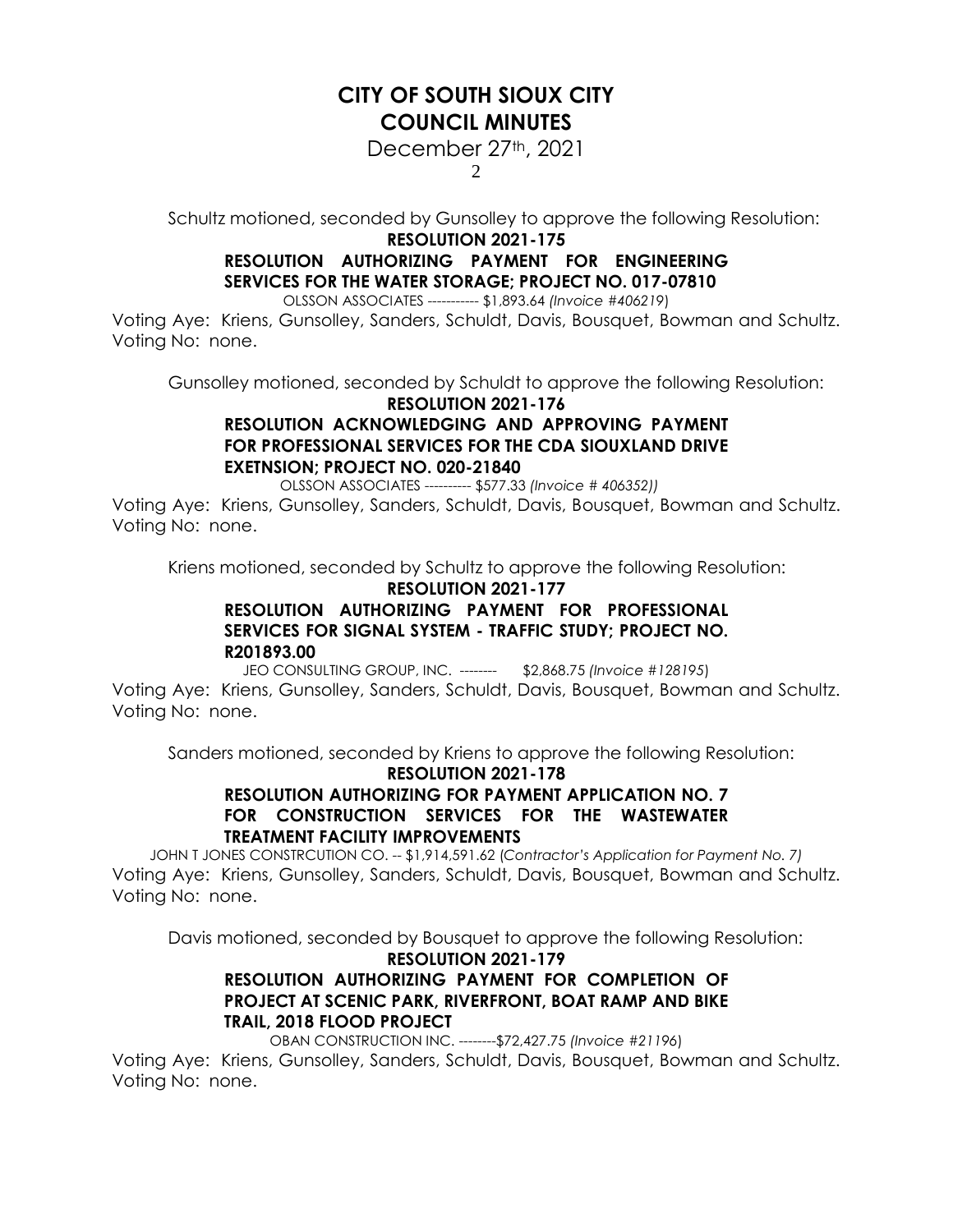December 27<sup>th</sup>, 2021

3

The City Attorney read the following Ordinance:

#### **ORDINANCE 2021-31**

### **AN ORDINANCE AMENDING ARTICLE VI OF CHAPTER 110 OF THE CITY OF SOUTH SIOUX CITY CODE OF ORDINANCE RELATING TO ALL-TERRAIN VEHICLES AND UTILITY TYPE VEHICLES; TO REPEAL CONFLICTING ORDINANCES AND SECTIONS; TO PROVIDE AN EFFECTIVE DATE.**

Bowman introduced Ordinance 2021-31 on its first reading and moved that the statutory rule requiring reading on three different days be suspended. Motion seconded by Gunsolley to suspend the rules. Voting Aye: Kriens, Gunsolley, Sanders, Schuldt, Davis, Bousquet, Bowman and Schultz. Voting No: none.

Bowman motioned for final passage of Ordinance 2021-31which motion was seconded by Gunsolley. Voting Aye: Kriens, Gunsolley, Sanders, Schuldt, Davis, Bousquet, Bowman and Schultz. Voting No: none.

Discussion only on the CMAR – South Sioux City – Alternative Project Delivery Options. No action taken.

Discussion only on the 3-D Housing and its possible future. No action taken.

Parks and Rec Director Gene Maffit stated that he will he will be talking to other providers for internet and cable tv for the Campground since the company they have now will no longer be providing service. No action taken, information only.

Schultz motioned, seconded by Davis to approve transmission substation service agreement between NPPD and the City – 2021. Voting Aye: Kriens, Gunsolley, Sanders, Schuldt, Davis, Bousquet, Bowman and Schultz. Voting No: none.

Schultz motioned, seconded by Schuldt to approve the Bass Advertising Agreement starting March 1, 2022 through July 2022. Voting Aye: Kriens, Gunsolley, Sanders, Schuldt, Davis, Bousquet, Bowman and Schultz. Voting No: none.

Davis motioned, seconded Gunsolley to approve the authorization for the Mayor to Sign City's Document and Community Development Block Grant Documents for 2022. Voting Aye: Kriens, Gunsolley, Sanders, Schuldt, Davis, Bousquet, Bowman and Schultz. Voting No: none.

Davis motioned, seconded by Gunsolley to approve the Authorization for Council President to Sign City's Documents and Community Development Block Grant Documents in the Mayor's Absence for 2022. Voting Aye: Kriens, Gunsolley, Sanders, Schuldt, Davis, Bousquet, Bowman and Schultz. Voting No: none.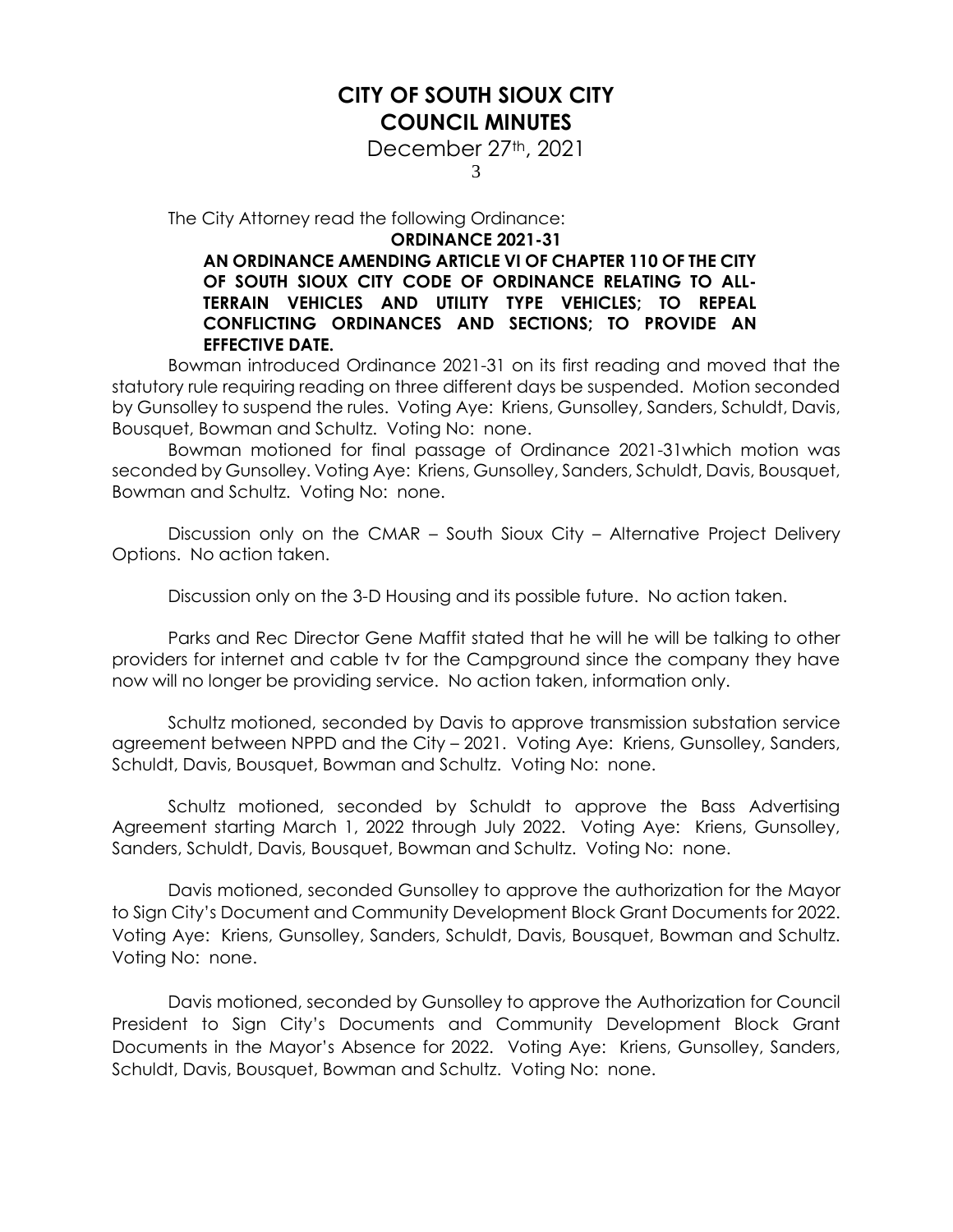December 27th, 2021

4

Davis motioned, seconded by Schuldt to appoint the following as financial institutions for 2022: F & M Bank,

> Siouxland Bank, BankFirst, Great Southern Bank, Union Bank and Trust Nebraska Public Agency Investment Trust**.**

Voting Aye: Kriens, Gunsolley, Sanders, Schuldt, Davis, Bousquet, Bowman and Schultz. Voting No: none.

Davis motioned, seconded by Gunsolley to approve the following as 2022 signers at the financial institutions:

> Rod Koch, Mayor Lance Hedquist, City Administrator Nanci Walsh, City Clerk/Treasurer Josiah Boneschans, Deputy Treasurer Mary Wiltgen, Finance Officer Assistant

Voting Aye: Kriens, Gunsolley, Sanders, Schuldt, Davis, Bousquet, Bowman and Schultz. Voting No: none.

Gunsolley motioned, seconded by Schuldt to approve the Dakota County Star and Mundo Latino as the 2022 official newspapers. Voting Aye: Kriens, Gunsolley, Sanders, Schuldt, Davis, Bousquet, Bowman and Schultz. Voting No: none.

Davis motioned, seconded by Bousquet to approve Grant submission and online portal contract / grant activity requiring an Authorized Organization Representative (AOR): Nanci Walsh, Pat Somsky, Travis Perry. Voting Aye: Kriens, Gunsolley, Sanders, Schuldt, Davis, Bousquet, Bowman and Schultz. Voting No: none.

Bowman motioned, seconded Sanders to appoint Ben Schultz the Council President for 2022. Voting Aye: Kriens, Gunsolley, Sanders, Schuldt, Davis, Bousquet, Bowman. Voting No: none. Abstaining: Schultz.

Davis motioned, seconded by Kriens to approve the following appointments for 2002:

Electric Superintendent: Tim Murphy City Street Superintendent – Engineer: Keith Gilmore, P.E. Gilmore & Associate Public Works Director (Water/Sewer/Sanitation): Oscar Gomez Police Chief: Ed Mahon Fire Chief: Terry Johnson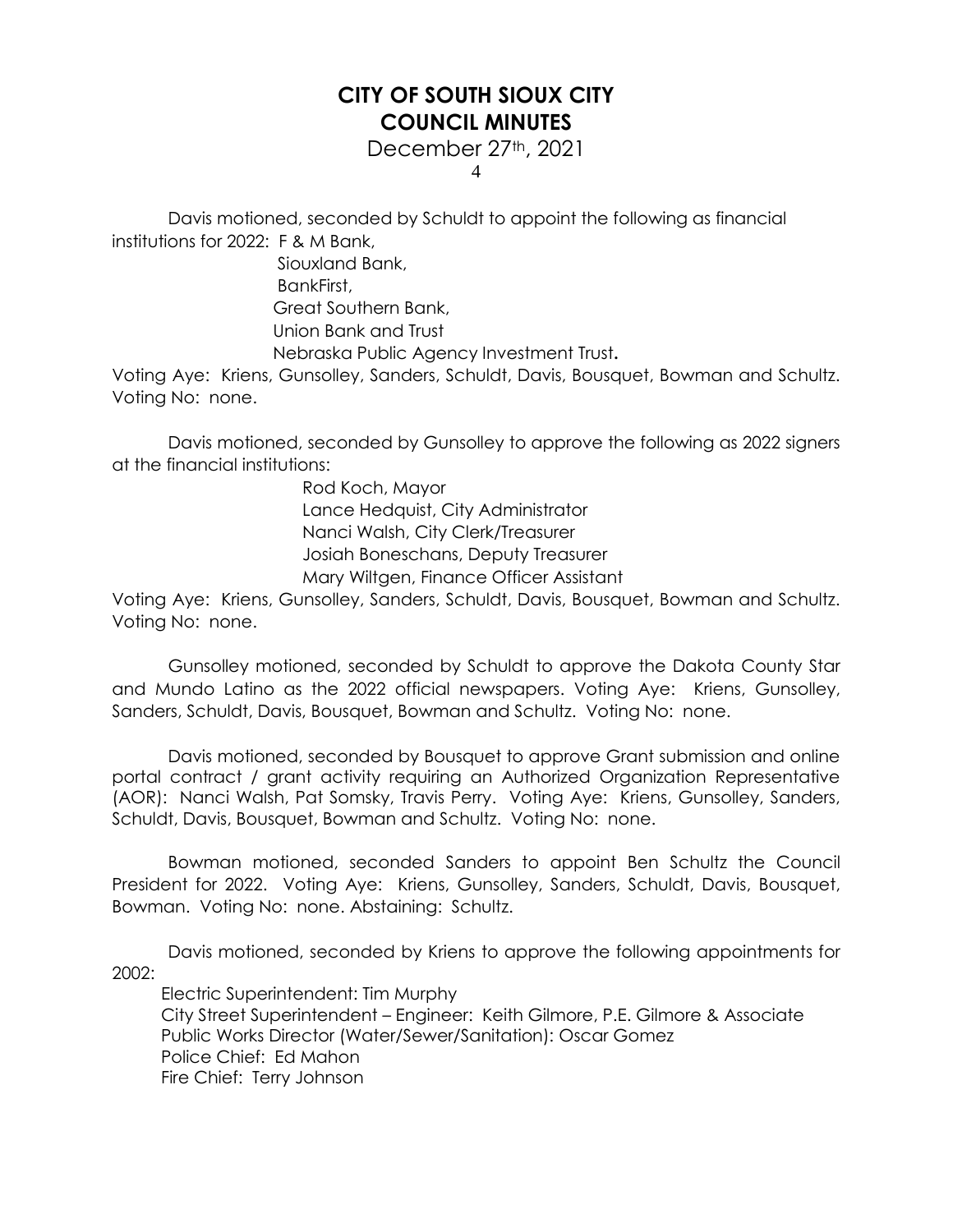December 27th, 2021

5

Physician Medical Director for the South Sioux City Rescue Squad: Dr. Rick Colwell. MFO Representative: Nanci Walsh

 Voting Aye: Kriens, Gunsolley, Sanders, Schuldt, Davis, Bousquet, Bowman and Schultz. Voting No: none.

Davis motioned, seconded by Bowman to approve the following to committees for 2022:

Finance Committee: Bruce Davis

Jim Gunsolley Carol Schuldt Rick Bousquet

Public Works: Jason Bowman

 John Sanders-Jasper Kriens

Ben Schultz

CDA: Bruce Davis

LEC Board: Ben Schultz, Mike O'Brien, Jasper Kriens.

SEDC Representative: Chance Bernstraugh

Civil Service: Blake Mullins,

Planning and Zoning: Robert Rapp, Mike Wojcik, Martin Hohenstein and Brett Gotch.

Library Board-(4 Year Term): Vicki Hirchert,

Board of Health: Mayor Rod Koch, Chief Ed Mahon, Randy Meyer, Jason Bowman and Dr. Rick Colwell.

Parks and Rec Board / Trail Committee Advisory Board: Rick Brandes, Bill Huser, Ardel Bengston, Rick Voss, Patrick Witgen, John Jager Jr., Mary Macomber, Rhonda Robson, Ardel Bengston and Steve Shadle.

Tree Board: Dick Leitschuck, Merlyn Kimbell, Bill Huser, Ron Macomber, Carol Larvick, Brad Greer.

Citizen Advisory Board: Kevin O'Dell, Chance Bernstraugh, Veronica Guzman and Pam Coenen.

Rental Board: Randy Meyer, Monty Peters, Georgianna Vranesh, Jeff Lantz, Ashley McKibben.

Nebraska League of Cities Leg. Reps: Lance Hedquist, Carol Schuldt.

South Sioux City Chamber Legislative: Lance Hedquist, Carol Schuldt.

Keep Nebraska Beautiful: Mary Wiltgen, Gene Maffitt.

SIMPCO: Jim Gunsolley

SIMPCO MPO Representative: Carol Schuldt

SIMPCO Finance: Lance Hedquist, Jasper Kriens.

SIMPCO TECH Committee: Lance Hedquist, Alternate – Oscar Gomez.

Nebraska Municipal Power Pool: Lance Hedquist

LOESS Hills RC & D: Lance Hedquist